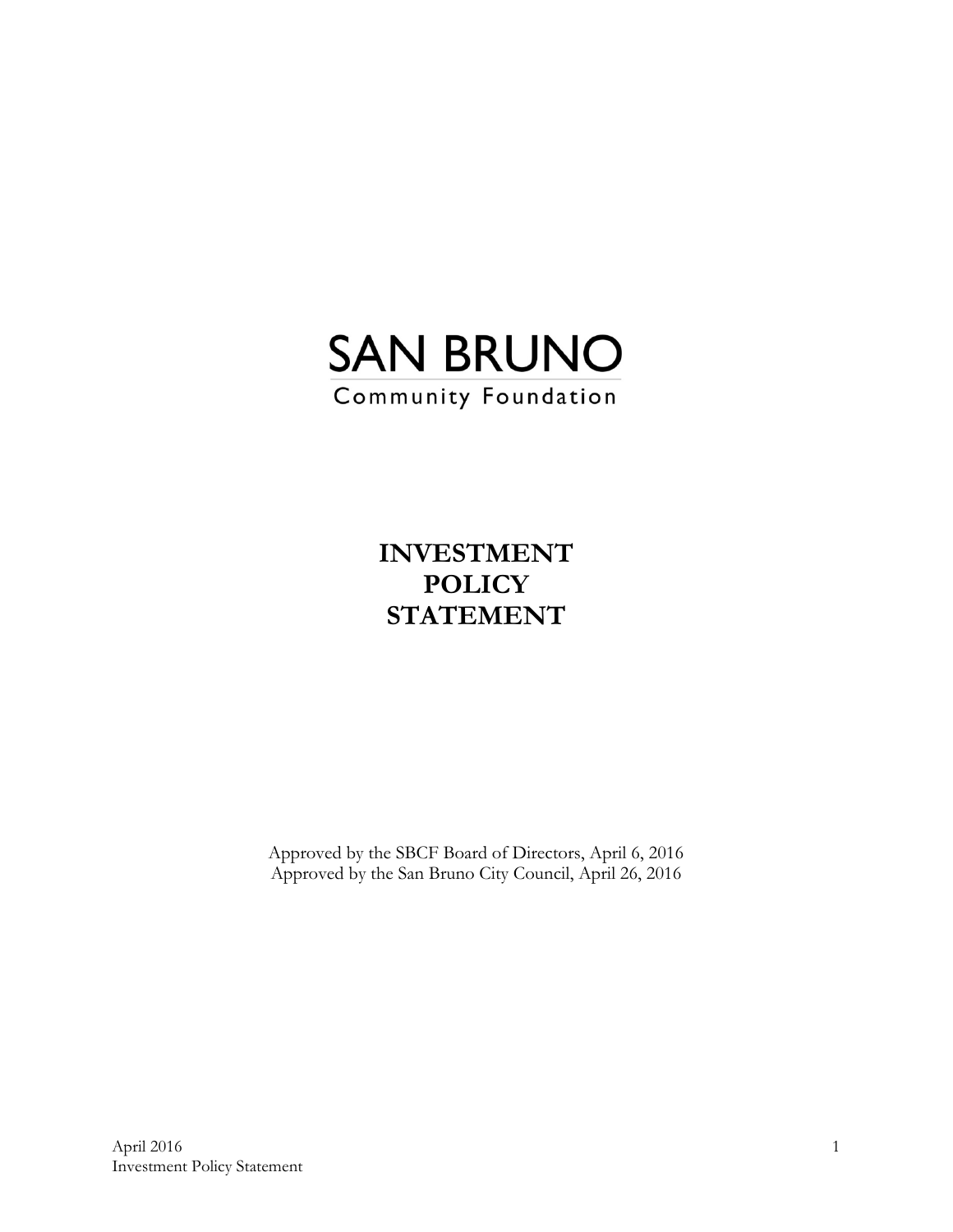#### **INVESTMENT POLICY STATEMENT**

This Investment Policy Statement ("Policy") is intended to govern the investment practices of the capital assets of the San Bruno Community Foundation ("SBCF" or "Foundation"). It is to allow all parties who interact directly or indirectly with SBCF's investment assets full understanding of how the assets will be managed. This policy addresses the following areas:

- The general goals of the Foundation
- The structure and purpose of the separate pools of funds
- The roles and responsibilities of all parties involved in the investment process
- Investment goals and objectives for each pool of funds
- Investment process including asset allocation framework and rebalancing policies
- Measurement and evaluation of investment performance
- The Foundation's spending policy and how it interfaces with the investment management of each pool of funds

#### **I. FOUNDATION'S PURPOSE AND GOALS**

The San Bruno Community Foundation was established in 2013 by the San Bruno City Council to administer, for the long-term benefit of the San Bruno community, approximately \$70 million in restitution funds resulting from the devastating 2010 gas pipeline explosion in San Bruno's Crestmoor neighborhood. SBCF has been charged with determining the use of the funds and administering them to benefit the San Bruno community through enduring and significant contributions to, and investments in, charitable and community programs, and publicly owned community facilities, over the long term.

The SBCF Board has approved the establishment of three separate pools of funds with varying purposes, time horizons and withdrawal requirements.

- 1. A Quasi-Endowment Pool to support the annual operating and program expenses of the Foundation over the long term.
- 2. A Strategic Pool earmarked to cover the costs of major strategic grant making projects, including capital improvements of community facilities, over a 7-10 year period. The Strategic Pool will be fully exhausted either at the completion of those strategic projects, or by consolidation into the Quasi-Endowment Pool at the Board's discretion.
- 3. A Liquidity Pool to act as a holding account for expenditures planned in the subsequent 0-24 months. The purpose of this pool is to mirror the Foundation's operating accounts. This account may be funded by both the Quasi-Endowment and the Strategic Pool.

#### **II. ROLES AND RESPONSIBILITIES**

- 1. The SBCF Board of Directors is responsible for the following:
	- a. Formation of the Investment Committee, including appointment of a sitting Board Member as the Committee Chair. The Committee can consist of a mix of SBCF Board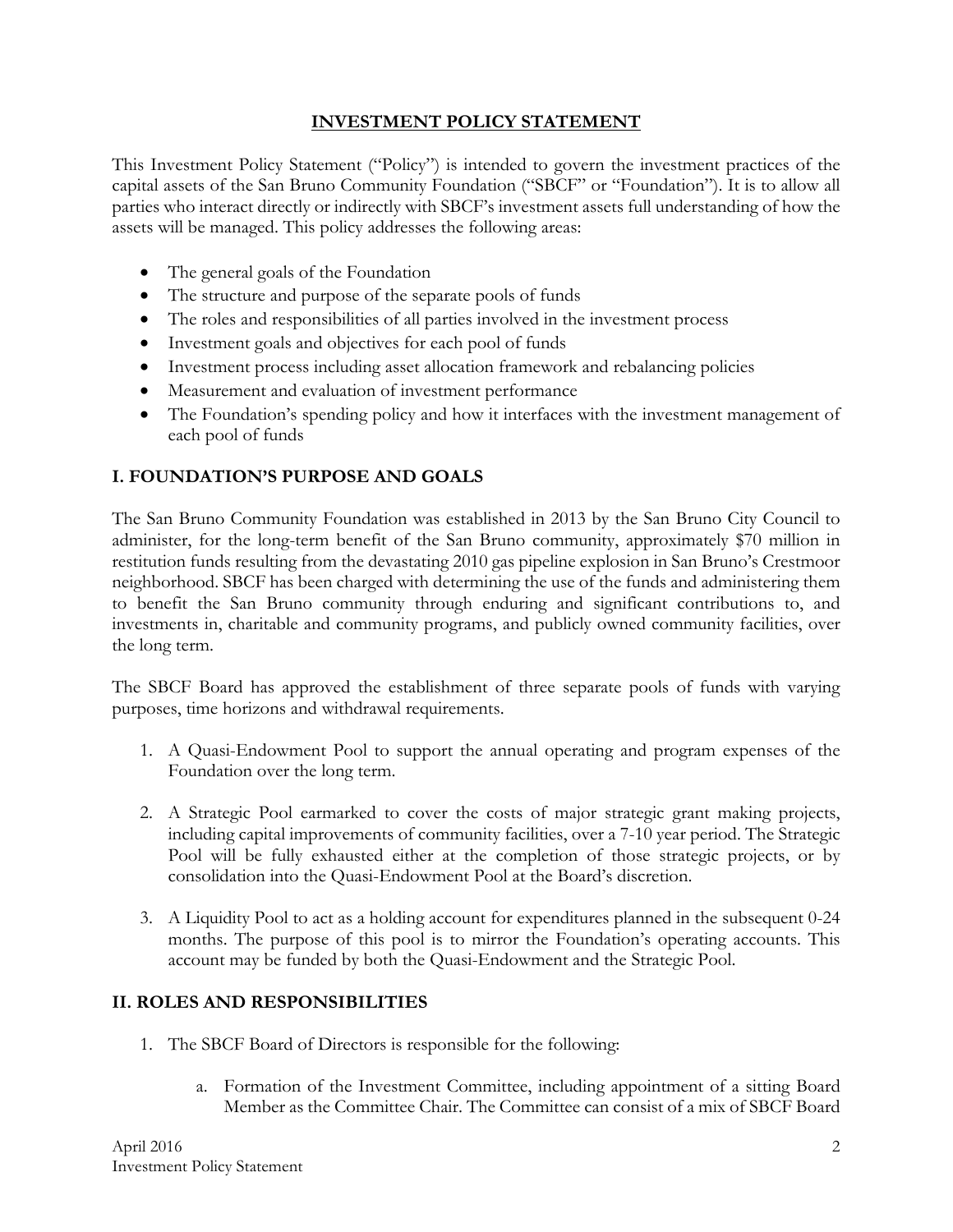Members and non-Board Members. For non-Board Members, a preference will be given to individuals with experience and/or expertise in finance and investment management.

- b. Approval, termination, or replacement of the External Investment Manager.
- c. Approval of this Investment Policy Statement and subsequent modifications to it.
- d. Approval of an Investment Operating Plan executed with the External Investment Manager.
- e. Approval of the Foundation spending policy, as defined in section VII of this document.
- f. Approval of any transfer of funds to or from the Quasi-Endowment Pool or the Strategic Portfolio, as defined in section IV, beyond that specified in the Boardapproved spending policy.
- g. Maintain guidelines for the External Investment Manager to ensure that Foundation assets are invested in a manner consistent with the mission of the Foundation. It is at the Board's discretion to implement specific restrictions on how the assets of the Foundation shall be invested. Such restrictions may include but are not limited to Socially Responsible Investing known as Environmental, Social and Governance (ESG). Any active restrictions will be detailed within the Investment Operating Plan.
- 2. The Investment Committee, with support from the Executive Director, is responsible for providing guidance to the Board on all aspects of the investment management process. The Investment Committee is not empowered to approve decisions, as that power lies with the full Board. As part of its guidance to the Board, the Investment Committee will:
	- a. Review at least annually the Investment Policy Statement and Investment Operating Plan and monitor compliance with both documents.
	- b. Review the long-term asset allocation of each pool of funds.
	- c. Monitor the performance and risk profile of the investment assets of the Foundation as a whole, including each pool of funds.
	- d. Review and address all potential conflicts of interest in accordance with the SBCF Conflict of Interest Policy.
	- e. Monitor the External Investment Manager.
- 3. The External Investment Manager (the "Investment Manager") is responsible for the following: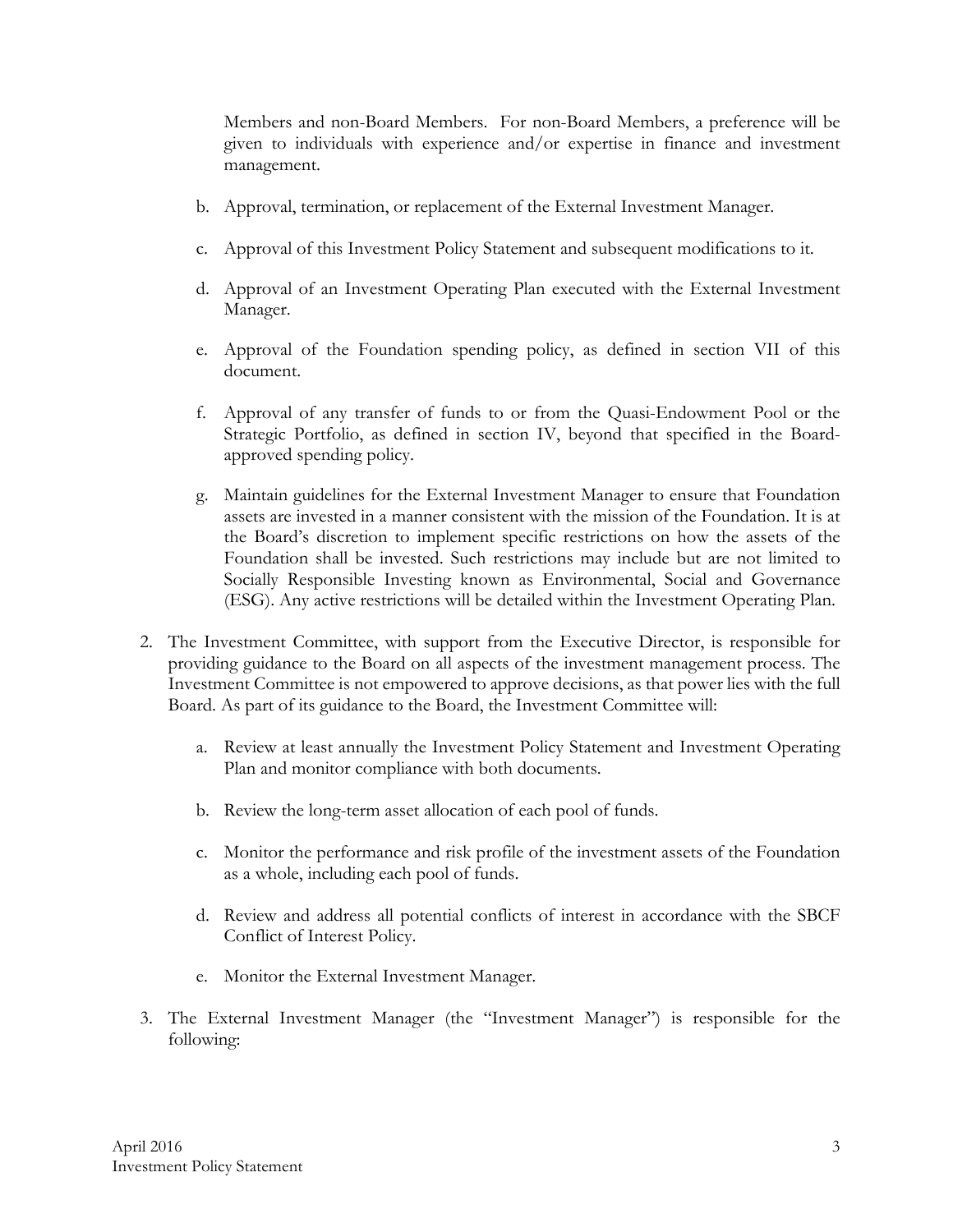- a. Discretion to select, evaluate, and terminate the underlying fund managers and investments, as well as discretion to make tactical shifts within the parameters of the asset allocation established for each pool.
- b. Monitor the appropriateness of each investment given the Foundation's risk tolerance and objectives.
- c. Oversee the Foundation's investment assets and report on the status of the investments to the Investment Committee and Board of Directors.
- 4. The San Bruno City Council is responsible for the following:
	- a. Approval of the initial Investment Policy Statement, including the Foundation's spending policy, as articulated in Section VII of this document, for the Foundation.
	- b. Approval of all future modifications to the Investment Policy Statement.

# **III. POLICY REVIEW**

This Statement shall be reviewed annually by the Investment Committee and any recommendations for modification shall be presented to the full Board of Directors. Updates to this Policy must be approved by both the SBCF Board and the San Bruno City Council.

## **IV. INVESTMENT GOALS AND OBJECTIVES**

The primary goal of the Foundation is to administer these funds for the long-term benefit of the San Bruno community. The specific goals for these funds include but are not limited to supporting SBCF's annual operating expenses and the three categories of program activities outlined in SBCF's Program Strategy Framework (strategic grant making, responsive grant making, and Foundation programs).

The risk tolerance of each pool of funds is dictated by the time horizon and liquidity needs, and as directed by the Board of Directors. The specific goals and objectives, risk tolerance, and time horizon for each pool of funds is as follows:

- 1. Quasi-Endowment Pool: The Foundation seeks to meet the current payout objectives while maintaining the total purchasing power of these assets for the San Bruno community in the future. As such, Capital Appreciation is the primary objective, with Capital Preservation as the secondary objective. The risk tolerance of the Quasi-Endowment can be described as Moderately Conservative and the time horizon as Long-Term.
- 2. Strategic Pool: The Foundation seeks to achieve growth of the portfolio at a conservative rate in excess of inflation. As such, Capital Preservation is the primary objective. The risk tolerance of the Strategic Pool can be described as Conservative. The goal of the Strategic Pool is to be drawn down to zero over a 7-10 year period. As such, the time horizon can be described as Mid-Term.
- 3. Liquidity Pool: The Foundation seeks to preserve the principal balance of all funds directed into this pool. As such, Capital Preservation and Liquidity are the primary objectives. The risk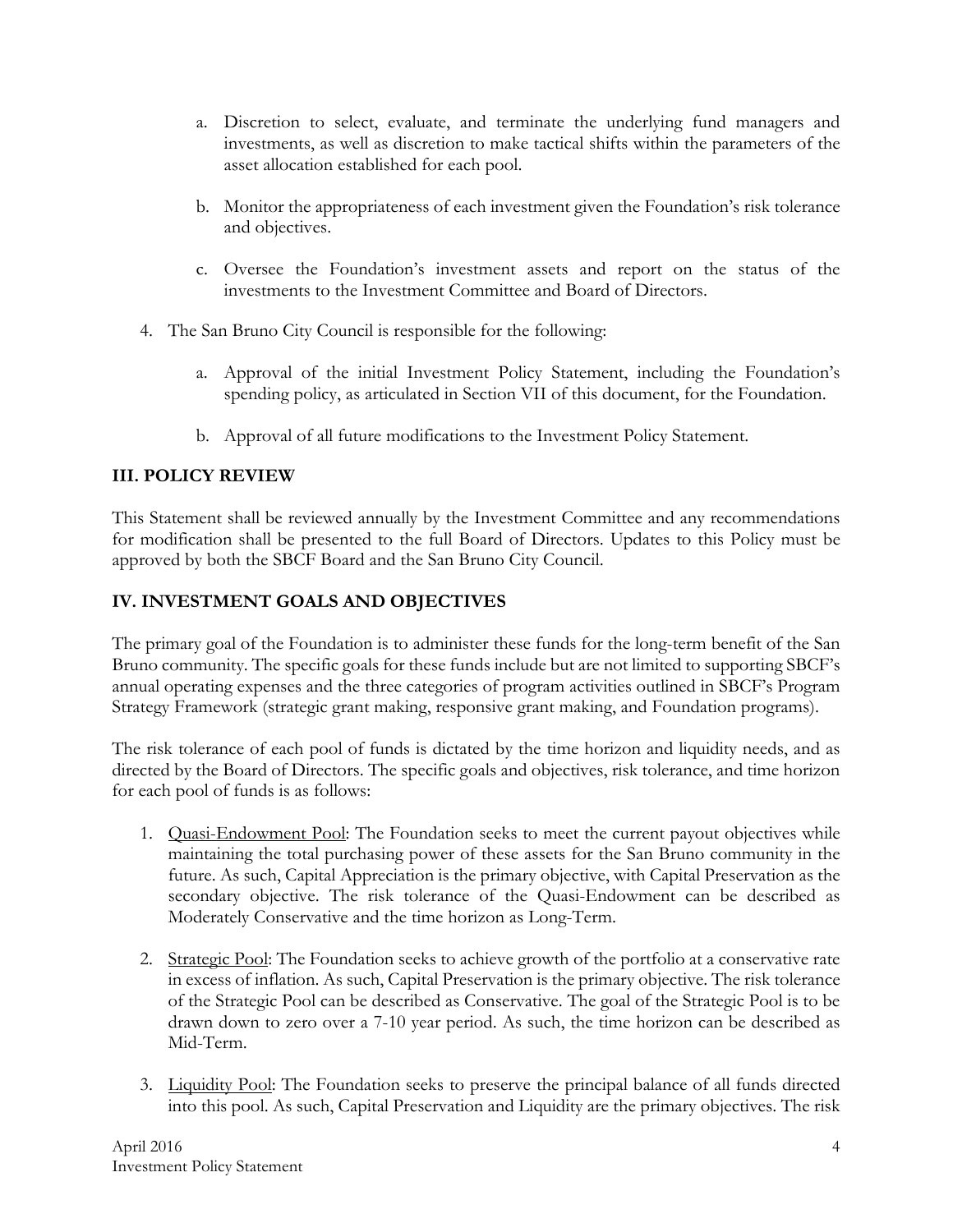tolerance of the Liquidity Pool can be described as Conservative. The goal of the Liquidity Pool is to cover Foundation expenditures that will be withdrawn within the succeeding 24 months from initial funding. As such, the time horizon can be described as Short-Term.

### **V. INVESTMENT POLICY AND ASSET ALLOCATION**

- 1. Asset Guidelines:
	- a. No individual equity securities (stocks) will be held in any Direct Account. A Direct Account is defined as any investment account registered in the name of the Foundation.
	- b. Direct investments in any securities, including equity and fixed income, of Pacific Gas & Electric Corporation (Symbol: PCG) is prohibited.
	- c. Individual fixed income securities (bonds) may be held in Direct Accounts. These include, but are not limited to, municipal bonds, U.S. government securities, federal government agency securities, corporate debt (limited to U.S. or multinational corporations), and high-yield debt.
	- d. Commingled funds, mutual funds, and index funds may be held in Direct Accounts. The fund selection process will incorporate criteria such as investment style and process, experience of the investment team, organizational stability, and performance analysis such as long-term, risk-adjusted returns, manager tenure, relative performance in up and down markets, consistency of management style, and the associated cost to own (expense ratio).
	- e. Other investments may be held in Direct Accounts. Other investments will be broadly defined as, but not limited to, investments in market-neutral funds, commodities and gold, real return strategies, venture capital, and real estate. These categories are to be implemented only through diversified investment vehicles.
	- f. Cash and cash equivalents may be held in Direct Accounts. Cash equivalent positions will be high-quality instruments such as U.S. Treasury Bills, Eurodollar Certificates of Deposit, time deposits (CDs), money market funds, and repurchase agreements.

#### 2. Investment Procedures:

- a. Diversification: All portfolios will be managed as diversified portfolios. The goal of diversification across various asset classes, sectors, and security types is to minimize risk while improving performance.
- b. Investment Vehicles: Within the constraints of the target asset allocation of each portfolio, investments will be allocated across various asset classes, either directly or through pooled or commingled investment accounts (mutual funds and index funds), that might include domestic and foreign equities, bonds, real estate, other investments, and cash or cash equivalents. With each asset class, the Investment Manager will weigh factors including expense, market efficiency, transparency of information, and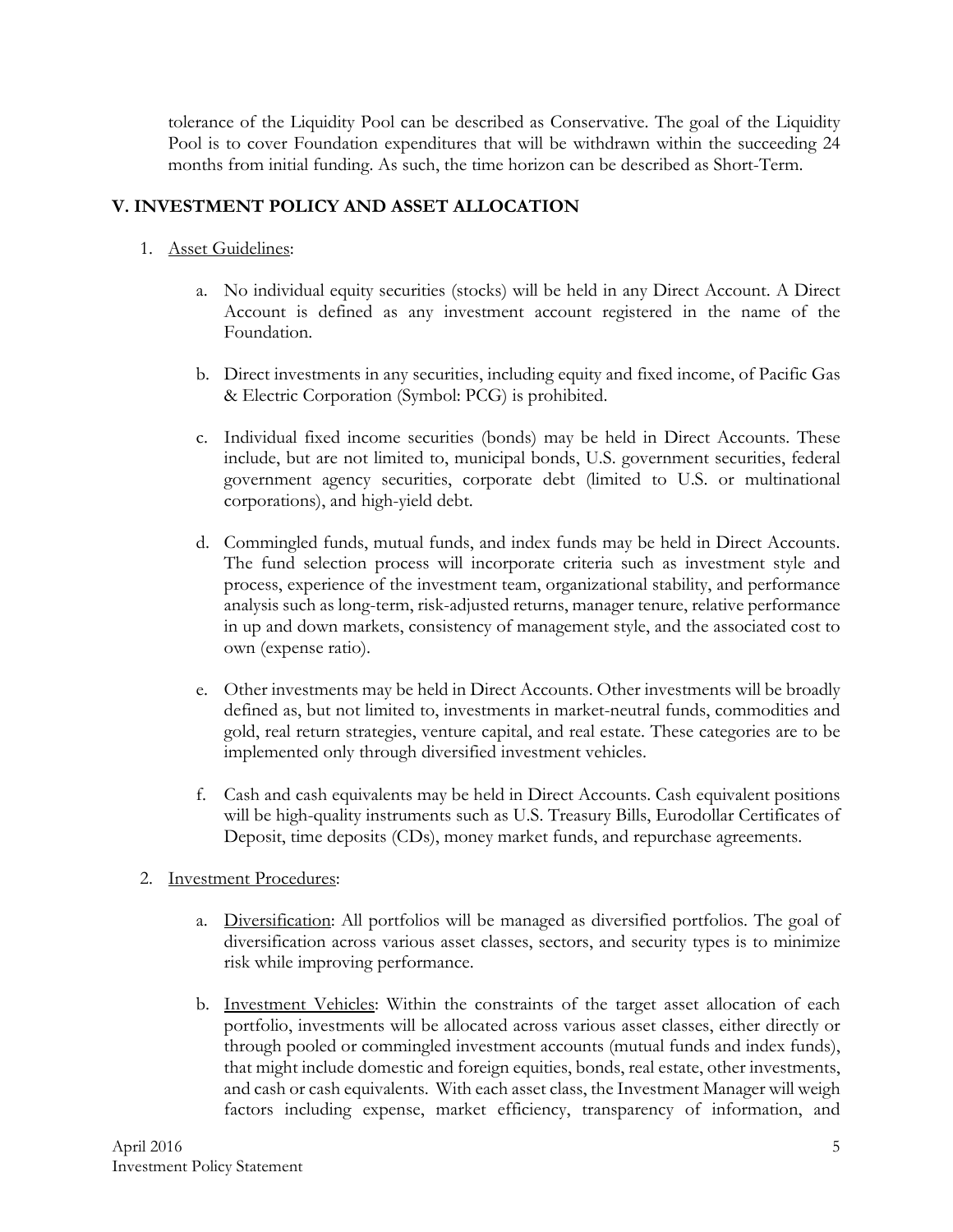diversification to determine whether direct investments or commingled investments are in the Foundation's best interests.

- c. Rebalancing: Rebalancing is designed to minimize portfolio deviations from allocation targets. The portfolio will be reviewed regularly by the Investment Manager and rebalanced whenever the weighting of a major asset class deviates materially from the target asset allocation, or a tactical opportunity presents itself.
- d. Custody of Assets: The Foundation's assets shall be held at a third-party custodian recommended by the Investment Committee and approved by the Board. The Investment Manager shall have discretion and authority to trade on behalf of the Foundation via the custodian's trading platform.
- e. Custodian's Margin Loan Option: A Margin Loan allows a brokerage account holder to gain access to cash by borrowing against the invested securities in the account. The margin loan option on any Direct Accounts shall be disabled.
- 3. Asset Allocation:

The Investment Manager shall invest the funds per the strategic asset allocation parameters established for each pool of funds. Investments will be categorized as either Capital Appreciation or Capital Preservation.

Capital Appreciation can be generally defined as a strategy where the primary goal is to grow the capital base over time. Investments in this category include, but are not limited to: equities (stocks), real estate, commodities, and natural resources.

Capital Preservation can be generally defined as a strategy where the primary goal is to preserve capital and prevent loss of principal. Investments in this category include, but are not limited to: high-quality fixed income (bonds), market-neutral investments, cash equivalents, and cash.

- a. Quasi-Endowment Pool: In accordance with the Foundation's risk tolerance, as well as the goals, objectives, time horizon, and liquidity needs of the Quasi-Endowment, management of this pool will target a 60/40 allocation: 60% Capital Appreciation and 40% Capital Preservation.
- b. Strategic Pool: In accordance with the Strategic Pool's goals, objectives, time horizon and liquidity needs, management of this pool will target a 20/80 allocation: 20% Capital Appreciation and 80% Capital Preservation.
- c. Liquidity Pool: In accordance with the Liquidity Pool's goals, objectives, time horizon and liquidity needs, management of this pool will target a 100% Capital Preservation allocation.

#### **VI. INVESTMENT MANAGER REPORTING AND EVALUATION**

The Investment Manager shall provide the Investment Committee with quarterly performance and holdings reports to allow the Committee to review the overall investment performance of the